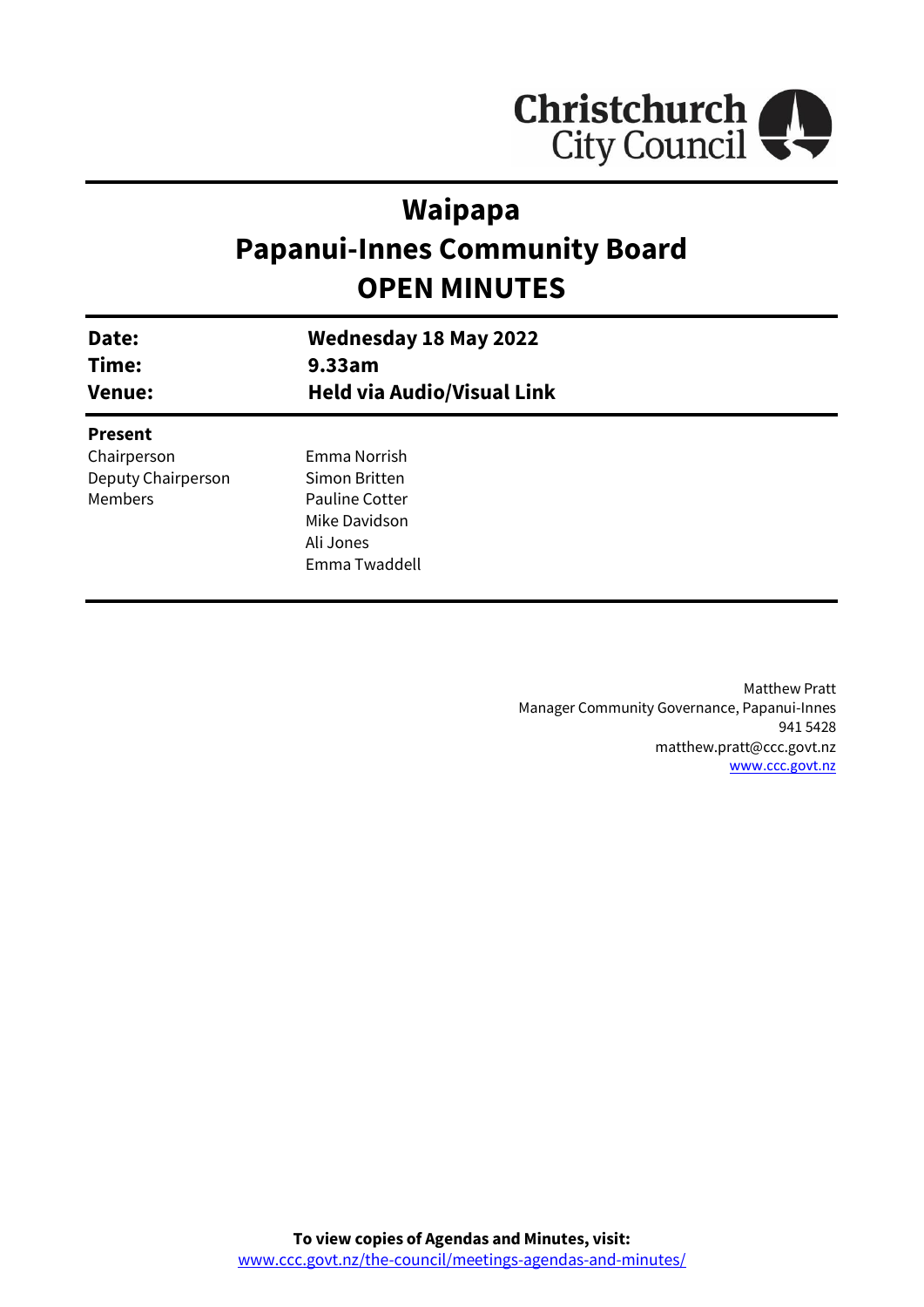

#### **Part A Matters Requiring a Council Decision**

#### **Part B Reports for Information**

#### **Part C Decisions Under Delegation**

**Secretarial Note:** This meeting was held via audio/visual link on the Zoom platform due to New Zealand being at the orange setting of the Covid-19 Protection Framework (the Traffic Alert system) on the date the meeting was scheduled. These minutes provide a written summary of the meeting proceedings.

The Chairperson advised that the meeting was being publicly livestreamed and opened the meeting.

#### **Karakia Tīmatanga**: Emma Norrish

The agenda was dealt with in the following order.

### **1. Apologies Ngā Whakapāha**

#### **Part C**

There were no apologies.

### **2. Declarations of Interest Ngā Whakapuaki Aronga**

#### **Part B**

There were no declarations of interest recorded.

### **3. Confirmation of Previous Minutes Te Whakaāe o te hui o mua**

#### **Part C**

The Chairperson asked members to confirm that the minutes of the previous Board meeting held on 29 April 2022 were a true and accurate record of the meeting. No issues concerning the accuracy of the minutes were raised. Pauline Cotter moved that the minutes be confirmed. The motion was seconded by Mike Davidson and when put to the vote was carried unanimously.

#### **Community Board Resolved PICB/2022/00036**

That the minutes of the Waipapa Papanui-Innes Community Board meeting held on Friday, 29 April 2022 be confirmed.

Pauline Cotter/Mike Davidson **Carried**

### **4. Public Forum Te Huinga Whānui**

#### **Part B**

#### **4.1 Cultivate Christchurch**

Harry Baitz spoke on behalf of Cultivate Christchurch regarding Cultivate's work and Red Zone Project.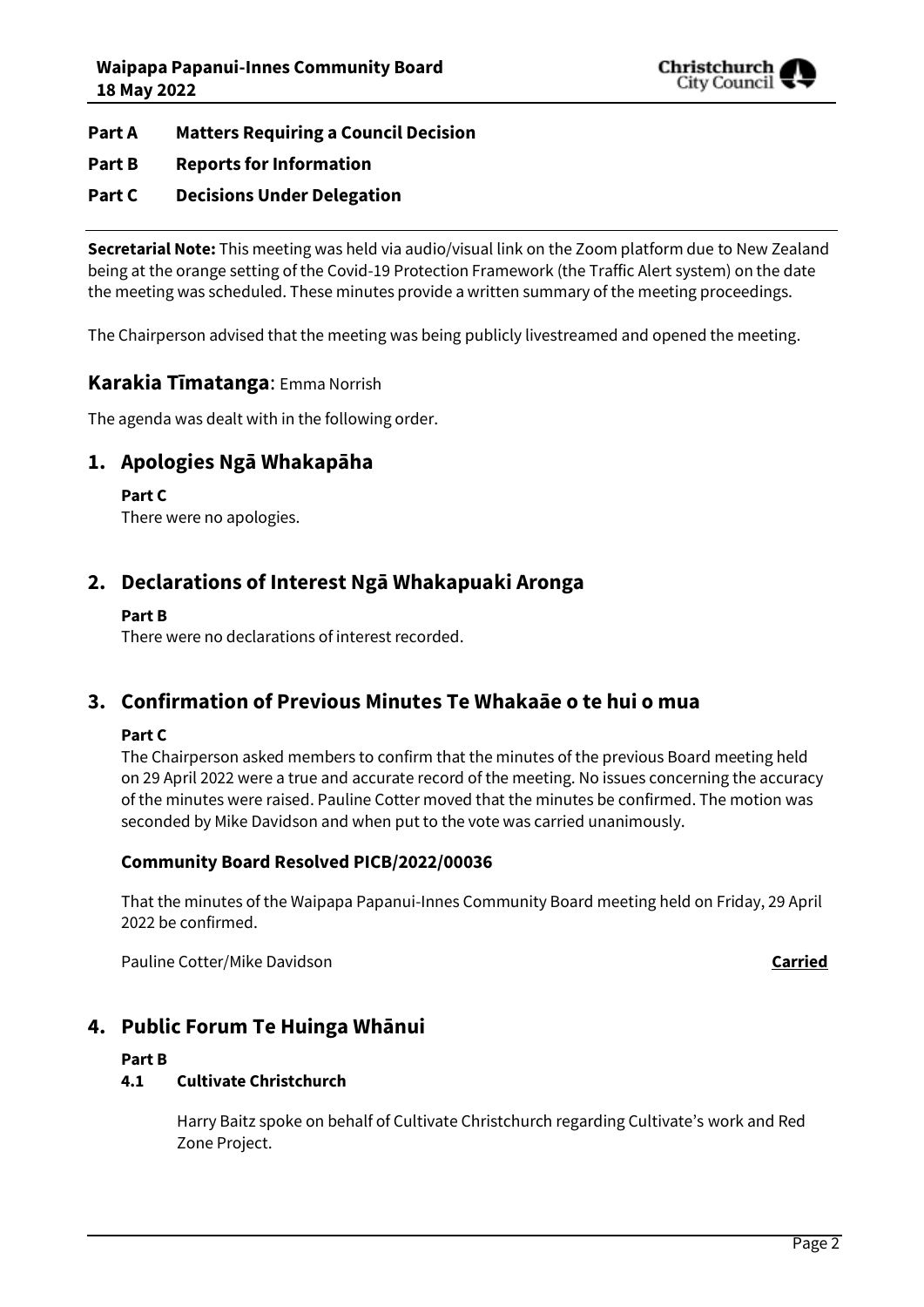Ms Baitz as the coordinator of Cultivate's Red Zone project highlighted:

- Rising price of fruit and vegetables, and state of food insecurity in Christchurch, as a concern.
- Role of interactive education / skills development around growing kai as one part of the complex issue of addressing food security.
- Cultivate's Red Zone Project partners with Te Putahitanga to work with whānau who may be experiencing food insecurity. The work reaches into their homes, helping to build edible gardens and coaching whānau to grow some of their own kai.
- Another part of the project in the Red Zone is joined with the Climate Action Campus on the old Linwood College site, working with school and youth groups to teach them about growing kai.
- A challenge in this model with youth is around what to do in summer holidays when a lot of food production is happening during the break, so part of the project is encouraging a whānau-centric approach where it is community gardening with a youth focus.
- Working on learning pathways with the Biological Husbandry Unit (BHU) Organics training college, a joint venture between Lincoln University and the New Zealand Organic Movement.

Questions from the Board highlighted further points relating to urban farming that:

- Cultivate is part of a network of community gardeners and urban farmers seeking ways to collaborate to strengthen the food security of the city. There are a lot of different voices, and sharing of resources, as well as work on avoiding replication, filling gaps, and focusing on hubs like Climate Action Campus.
- Getting food out to people in a compliant manner is a challenge for the model.
- Christchurch is very well-positioned to do urban food production, and a wellresourced, strategic umbrella group for Christchurch, building on the likes of Food Resilience Network, could help address larger issues like distribution challenges.
- Opportunities to work with Canterbury Community Garden Coordinators and related networks (information could be shared about those involved with community gardens).

## **5. Deputations by Appointment Ngā Huinga Whakaritenga**

#### **Part B**

There were no deputations by appointment.

## **6. Presentation of Petitions Ngā Pākikitanga**

#### **Part B**

There was no presentation of petitions.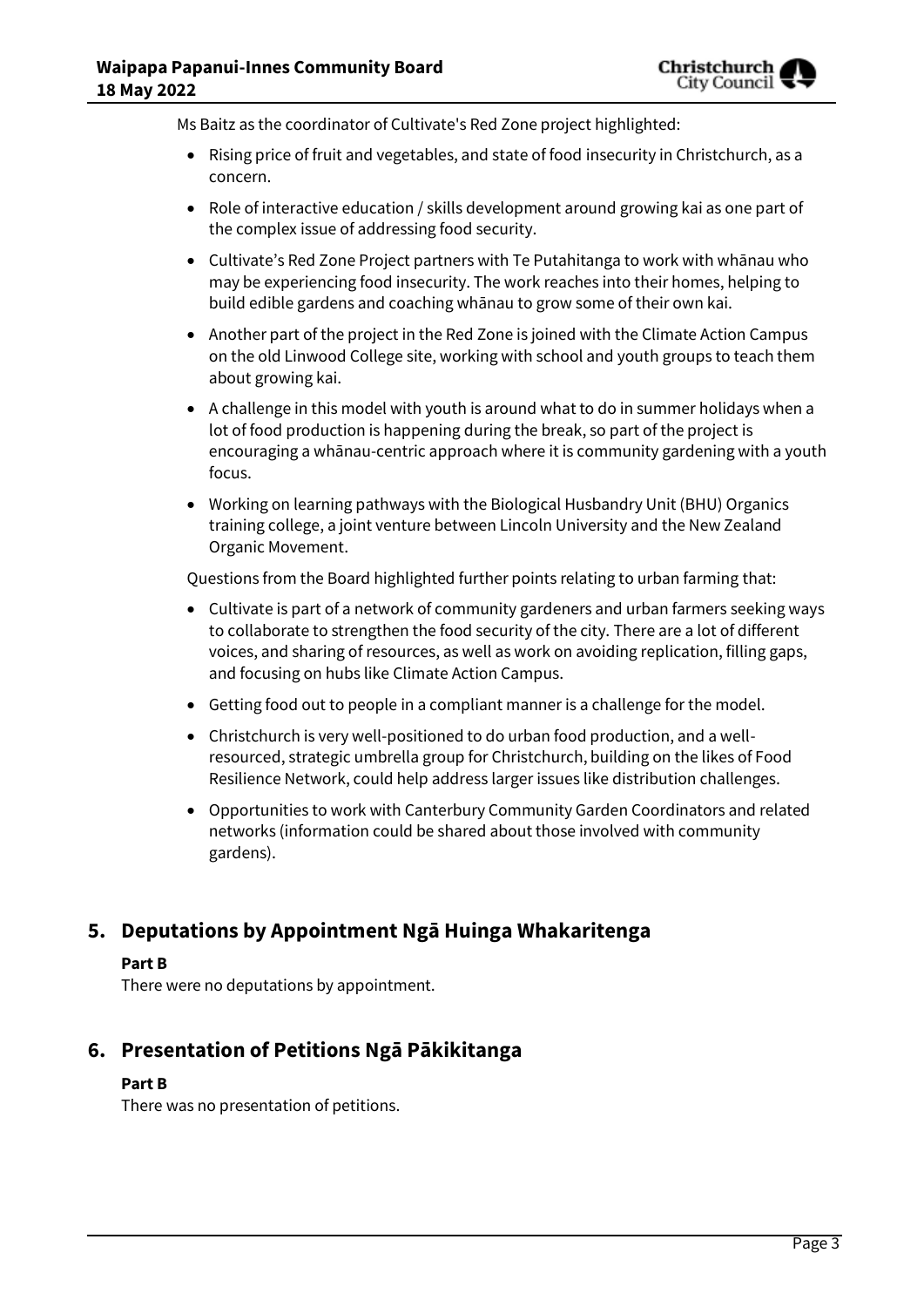

## **7. Correspondence**

#### **Board Consideration**

The Board took the Correspondence in the Report, as well as the subsequent correspondence from Juliana Venning regarding Graham Condon Pool, which was tabled for the meeting (and so is attached as **Minutes Attachment A**), as read.

The Board especially acknowledged the correspondence from Tegan Hofmeyer on her participation in the Spirit of Adventure - Year 10 Trophy Voyage, and the excellent accompanying photos, and thanked Tegan for providing this report back to the Board.

The Board discussed in a general sense correspondence relating to customer service requests (CSRs), and expressed interest in standard pre-written advice they could share with residents who are raising CSRs with Board members, explaining the CSR system they can follow and why it is important, so Board members can know if the system is working in any case. The Chairperson requested advice to come to Board members outlining the process for directing such interactions with residents, which also explains the significance of using the CSR system as outlined.

Pauline Cotter moved to receive all the correspondence, and that requests be made of staff as detailed below. The motion was seconded by Ali Jones and when put to the meeting was carried unanimously.

#### **Officer Recommendations Ngā Tūtohu**

That the Papanui-Innes Community Board:

- 1. Receives the correspondence from Tegan Hofmeyer reporting on Spirit of Adventure - Year 10 Trophy Voyage.
- $2.$ Receives the correspondence from Clint Marston regarding the buses travelling on Flockton Street.
- 3. Receives the correspondence from Grace Leckie regarding traffic speed change proposal for Kāinga.

#### **Community Board Resolved PICB/2022/00037**

#### **Part B**

That the Papanui-Innes Community Board:

1. Receives the correspondence as listed and tabled.

Pauline Cotter/Ali Jones **Carried**

#### **7.1 Buses on Flockton Street Board Consideration cont.**

The Chairperson noted that part of Mr Marston's correspondence has been included in the Board's correspondence to Environment Canterbury supporting the Board's concerns regarding heavy buses traversing Flockton Street and the vibration impact on residents, and seeking response from Environment Canterbury on the issue.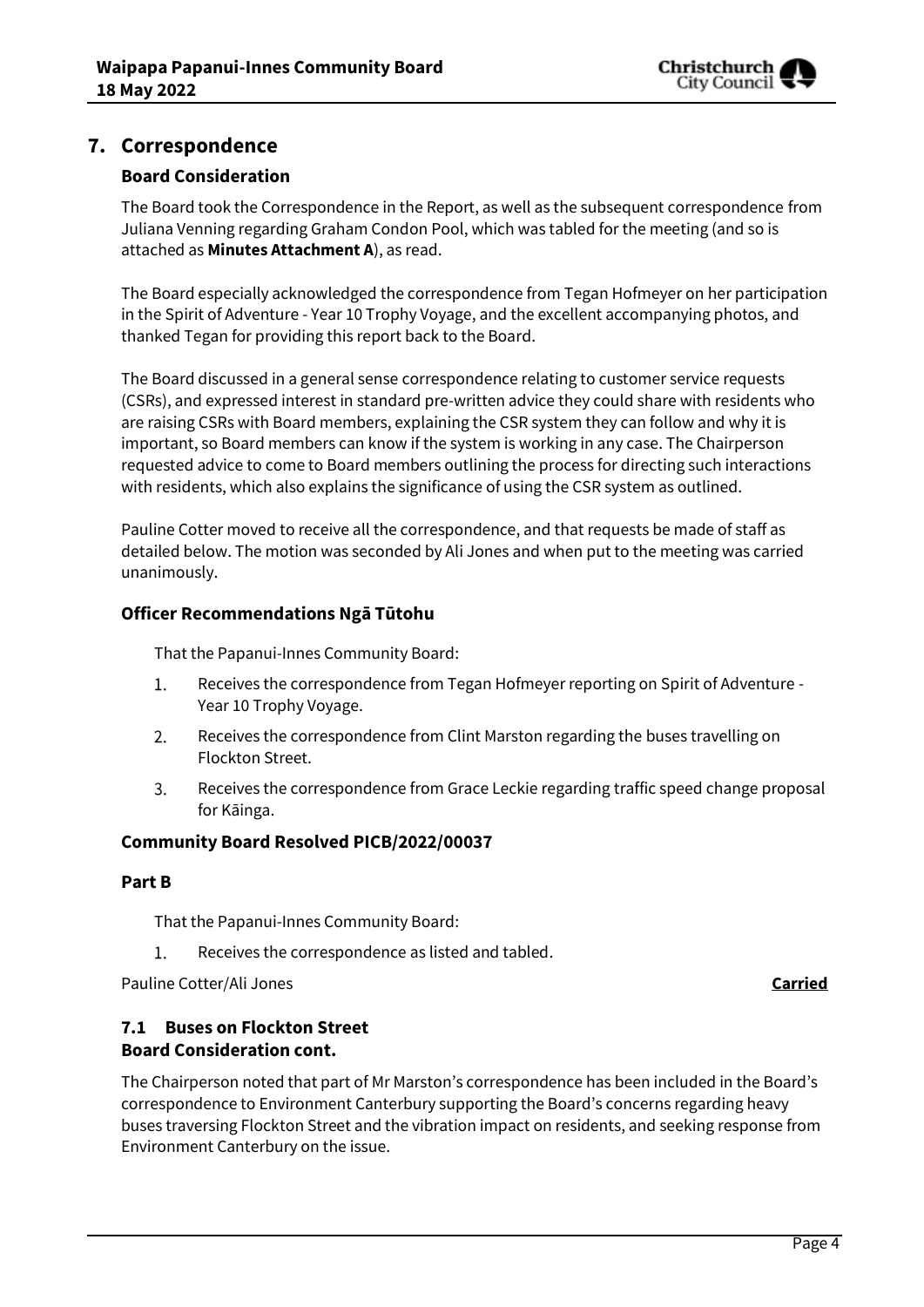

#### **Community Board Resolved PICB/2022/00038**

2. Receives the correspondence from Clint Marston regarding the buses travelling on Flockton Street.

Pauline Cotter/Ali Jones **Carried**

# **7.2 Traffic Speed Change Proposal for Kāinga**

# **Board Consideration cont.**

The Board considered asking staff to investigate the speed change proposal in the correspondence from Ms Leckie for Kāinga (which the Board felt should also be extended to include Stewart's Gully). It was discussed whether the investigation should include looking back for any complaints about traffic speed in the area to endeavor to address any and all issue/s, during this electoral term.

#### **Community Board Resolved PICB/2022/00039**

- 3. Receives the correspondence from Grace Leckie regarding traffic speed change proposal for Kāinga.
- 4. Requests that staff investigate the speed change proposal in the correspondence from Ms Leckie (also giving consideration to Stewart's Gully), including looking back for any previous complaints about the speed in the area.

Pauline Cotter/Ali Jones **Carried**

#### **7.3 Women's Only Sessions for Graham Condon Pool Board Consideration cont.**

It was discussed that the women's only sessions at Linwood Pool have been very successful, and the team at Graham Condon Pool could usefully be worked with to determine whether there is a demand in the community, and if it is feasible, to provide such sessions at Graham Condon Pool as well.

It was considered in the discussion in respect of the feasibility aspect that the sessions would need to be suitably private, such as through the provision of a blind as employed at Linwood Pool, to meet diverse cultural needs around women's only sessions.

#### **Community Board Resolved PICB/2022/00040**

- 5. Receives the tabled correspondence (**Minutes Attachment A**) from Juliana Venning regarding Graham Condon Pool.
- 6. Requests staff to work with the team at the Graham Condon Pool to determine if there is a demand in the community, and if it is feasible, to provide women's only sessions at the Pool.

#### Pauline Cotter/Ali Jones **Carried**

#### **Attachments**

A Correspondence regarding Graham Condon Pool (relating to discussion of women's only sessions) ⇒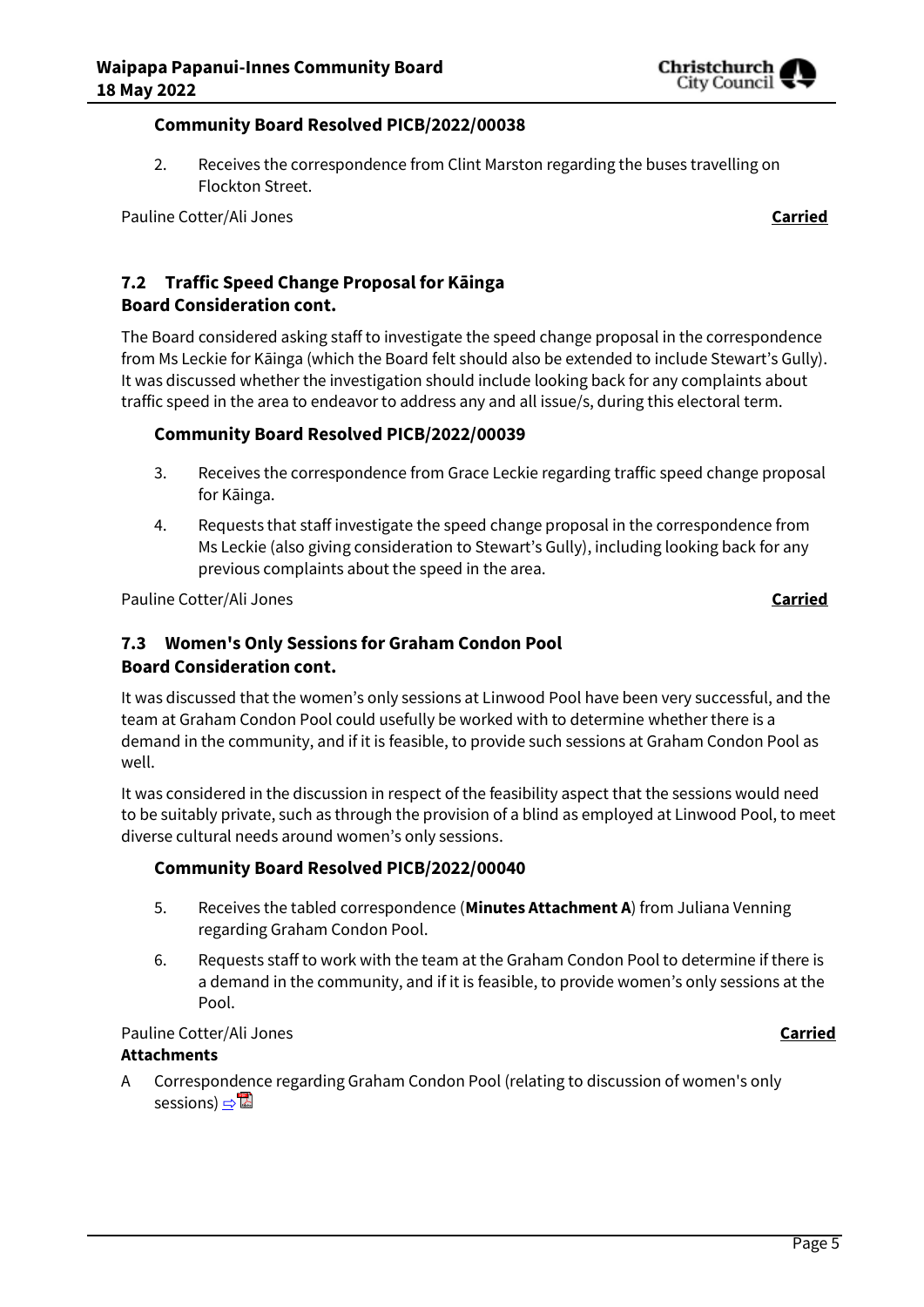

# **8. Papanui-Innes Community Board Submissions Committee Minutes - 6 May 2022**

The Chairperson asked members to confirm that the minutes of the Submissions Committee meeting held on 6 May 2022 were a true and accurate record of the meeting. No issues concerning the accuracy of the minutes were raised. Emma Norrish moved that the minutes be confirmed. The motion was seconded by Simon Britten and when put to the vote was carried unanimously.

The Councillors on the Board thanked the Submissions Committee for their work on the submissions, and clarified that the reference in the submission to supporting the heritage areas in Shirley and St Albans was intended to capture supporting heritage, including character areas and heritage elements, in a broad sense (more broadly places of notable historical significance or importance in the area), without being strictly confined to supporting just the proposed new Residential Heritage Areas as a Qualifying Matter specified in the Draft Plan Changes.

The Board did not seek to change the submissions as already submitted, but considered that they had conveyed the broader intent to support the recognition of heritage in the area, noting that the Board explicitly supported the other heritage elements in their submission on the Draft Heritage Plan Change.

#### **Community Board Resolved PICB/2022/00041**

That the Waipapa Papanui-Innes Community Board receives and confirms the Minutes from the Papanui-Innes Community Board Submissions Committee meeting held 6 May 2022.

Emma Norrish/Simon Britten **Carried**

# **9. Waipapa Papanui-Innes Community Service Awards 2022 Board Consideration**

The Board took the report on the Waipapa Papanui-Innes Community Service Awards as read.

It was agreed that the awards would be presented on site in the recipients' spaces, recognising them in front of their peers where that was welcomed.

Mike Davidson moved that the officer recommendation to confer Community Service Awards on all 22 of the nominees be adopted, noting they (and their nominators) would all then be advised in writing of the decision. The motion was seconded by Emma Twaddell and when put to the meeting was carried unanimously.

#### **Officer Recommendations Ngā Tūtohu**

That the Waipapa Papanui-Innes Community Board:

- 1. Confer Community Service Awards on the nominees listed on the Summary of Nominations 2022 (separately circulated).
- $2.$ Recommend that all successful nominees be advised in writing of the decision. In addition, the nominators of the successful nominees to also be advised in writing of the decision.
- 3. Recommend that if there are any unsuccessful nominees, that the relevant nominators be advised of this decision and the reasons for the decision.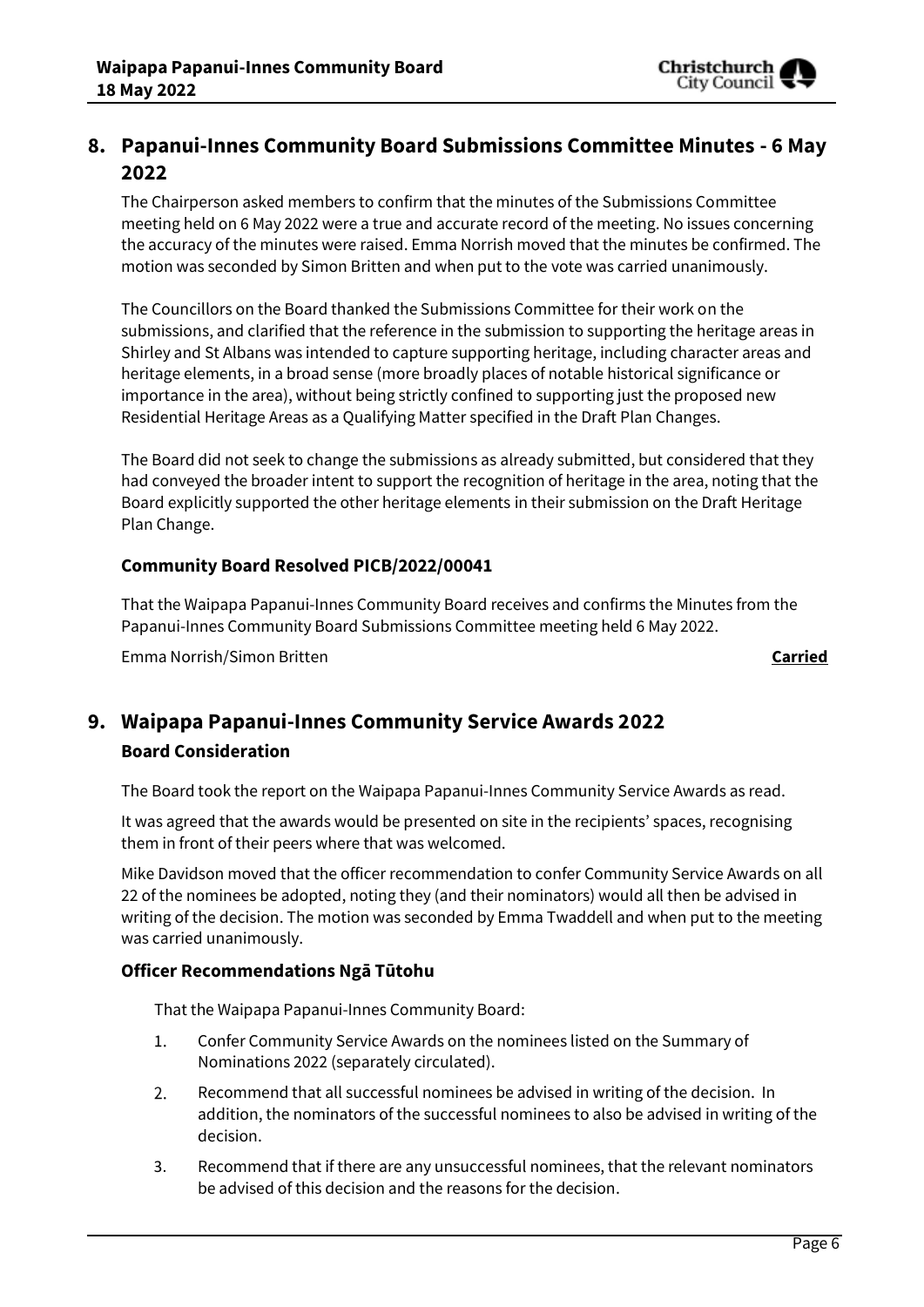

#### **Community Board Resolved PICB/2022/00042**

#### **Part C**

That the Waipapa Papanui-Innes Community Board:

- 1. Confers Community Service Awards on all the nominees listed on the Summary of Nominations 2022 (separately circulated).
- Notes that all successful nominees will be advised in writing of the decision. In addition,  $2.$ the nominators of the successful nominees will also be advised in writing of the decision.

Mike Davidson/Emma Twaddell **Carried**

# **10. Waipapa Papanui-Innes Community Board Area Report - May 2022**

#### **Board Consideration**

The Board took the Area Report as read.

Monthly action reporting the Board has visibility of was referenced in respect of whether actions from the 29 April 2022 Board meeting could be added. Update on the action from that meeting relating to maintenance of public toilets in particular was requested. Update was also requested on an action arising from an earlier date relating to investigation of measures to prevent delivery vehicles stopping on the cycleway on Rutland Street opposite the shops and provision for a loading zone to be made elsewhere.

It was noted that the Board was to be briefed after the meeting on a further break down of speed data requested from Waka Kotahi relating to the Christchurch Northern Corridor, and on a query made about traffic light phasing for Westminster Street at its intersection with Cranford Street.

The alcohol licence applications reproduced in the Area Report as having been notified for premises within the Board area were discussed. The application by Gift Genie (2022) Limited was queried, and it was noted that it is for remote sales. And it was requested the Board be kept informed in respect of the application by Pari International Limited related to proposed premises at 565 Barbadoes Street, noting that it would be open to the local residents' association approaching the Board if it wished to in respect of the application.

The Board noted that the application for an new Off-Licence by Liquorsea Limited in respect of proposed premises at 1 Radcliffe Road was heading to a hearing, but with no approach having been made to the Board by any member of the public in regard to it, did not see basis for seeking leave to appear.

The Board thanked staff for the work helping resolve the retention of a Eucalyptus and a Palm tree at the demolition site on Westminster Street as a good result.

Referencing further update provided to the Board since its last meeting regarding investigations underway towards an options report around Edgeware Road flooding outside Edgeware Village, further clarity was requested on going to market for a kerb replacement assessment, seeking understanding what it would look like, where it would be, and what the reason for it would be.

The Chairperson noted in relation to Spring Grove residents' issues that she would be attending a public meeting, particularly in relation to the rail crossing, which transport staff would also be attending to speak to.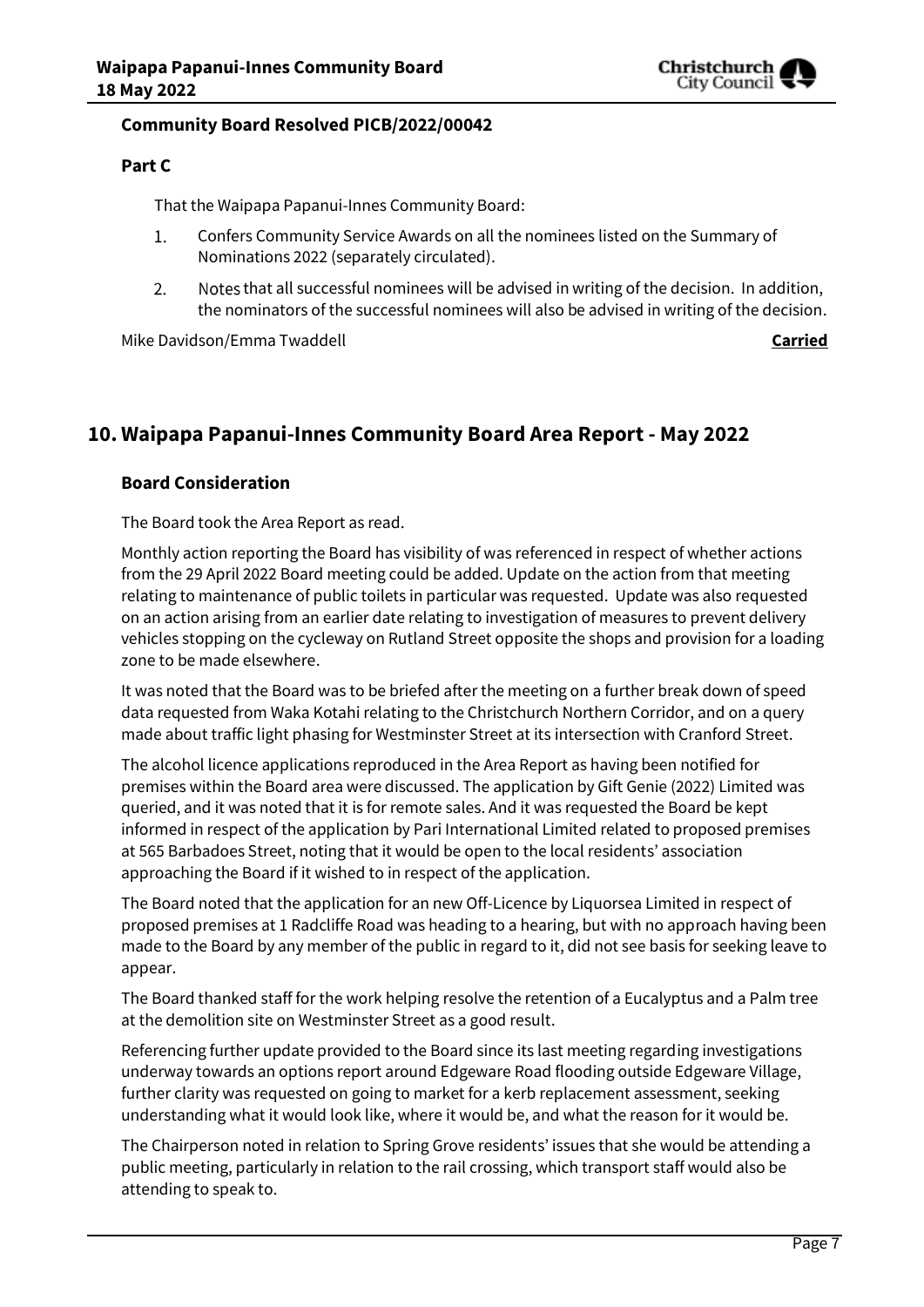

Mike Davidson moved that the Area Report be received and that the requests discussed as detailed below be resolved. The motion was seconded by Emma Twaddell and when put to the meeting was carried unanimously.

#### **Officer Recommendations Ngā Tūtohu**

That the Waipapa Papanui-Innes Community Board:

1. Receive the Waipapa Papanui-Innes Community Board Area Report for May 2022.

#### **Community Board Resolved PICB/2022/00043**

#### **Part B**

That the Waipapa Papanui-Innes Community Board:

1. Receive the Waipapa Papanui-Innes Community Board Area Report for May 2022.

Mike Davidson/Emma Twaddell **Carried**

### **10.1 Working with Papanui Youth Development Trust to investigate Disability Playgrounds**

#### **Board Consideration cont.**

In reference to the forum the Board held with Papanui Youth Development Trust (PYDT), it was considered that a good point was raised around looking at options and need in respect of disability playgrounds in the Papanui area, and the Board requested staff investigate this and work with PYDT in this regard (as a starting point, potentially developing into talking to the disability groups).

It was discussed that staff might also work with PYDT around whether there is need to assist with transport to Malvern Park to use the equipment there.

#### **Community Board Resolved PICB/2022/00044**

2. Requests staff to investigate options and need around disability playgrounds in the Papanui area, including working with Papanui Youth Development Trust.

Mike Davidson/Emma Twaddell **Carried**

#### **10.2 Courtenay Street Briefing**

#### **Board Consideration cont.**

It was noted that information had been received about programmed resurfacing for Courtenay Street, though follow up was sought in respect of a briefing around where Courtenay Street sits within the DEMP work.

It was confirmed that Courtenay Street was resurfaced a couple of years ago, and it was included in the DEMP, so it was queried whether the resurfacing would be an effective use of resources. The Board requested that the Courtenay Street briefing come urgently prior to any work being done on Courtenay Street. It being noted that pre-earthquake, the condition of the street was such it was due to get a rebuild.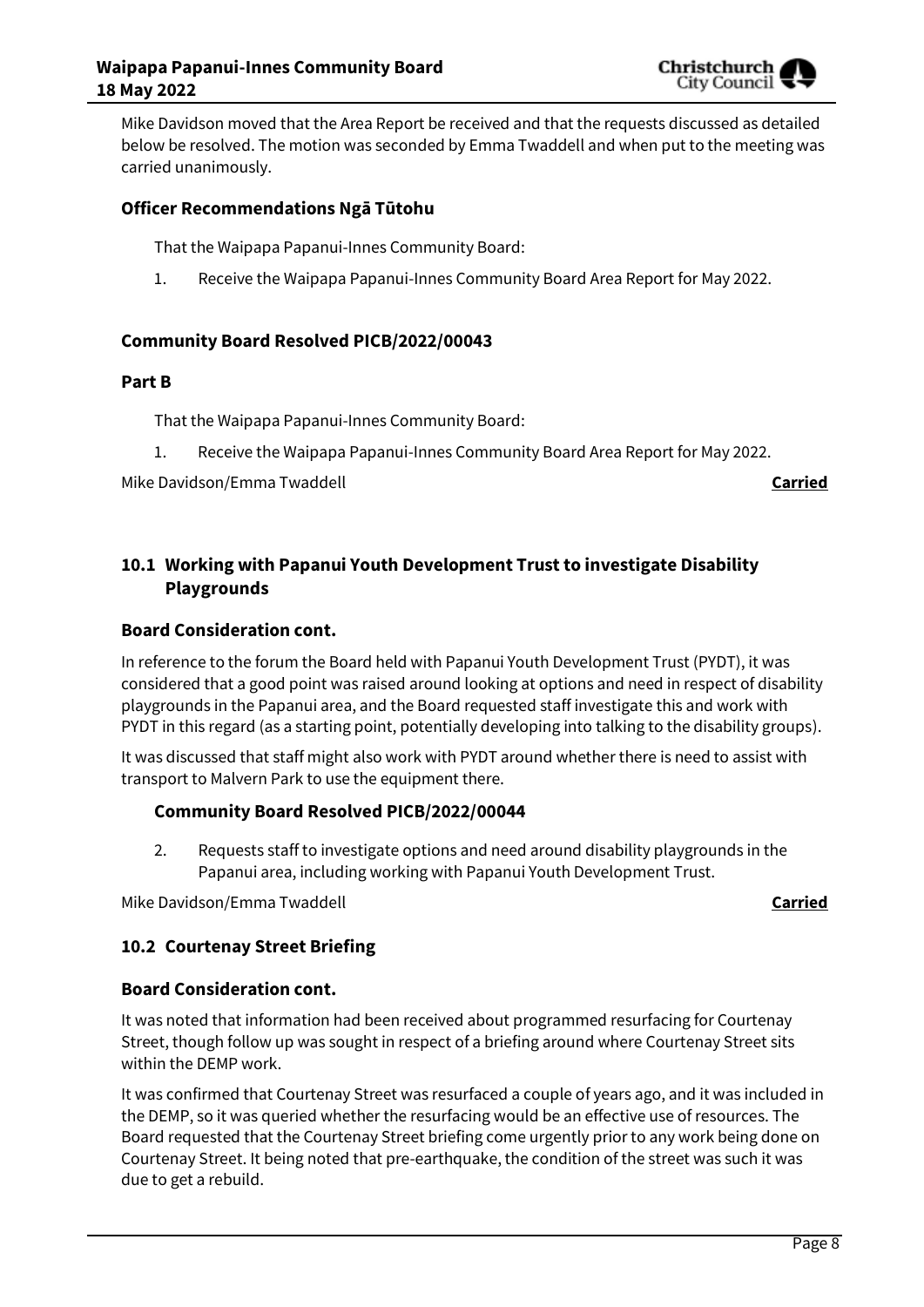

#### **Community Board Resolved PICB/2022/00045**

3. Requests the briefing to come on Courtenay Street prior to programmed resurfacing work being completed.

Mike Davidson/Emma Twaddell **Carried**

#### **10.3 Springfield Road**

#### **Board Consideration cont.**

The Springfield Road request from last meeting was discussed in regard to lack of pedestrian crossings and related safety concerns at the corner with St Albans Rutland Street;<sup>\*</sup> it being identified as a dangerous spot.

It was further discussed to also consider the intersection of Springfield Road with Edgeware Road in respect of pedestrian safety (including for the visually impaired known to use the area); and to consider a safe crossing from Rehua Marae – the Board ultimately supporting the consideration to improve pedestrian safety along the whole Springfield Road corridor. It was discussed in respect of the current division of the corridor among different Boards to prepare a way forward now for decision when the boundary adjustment will bring this more into the Board area.

*\* Amendment made at the Waipapa Papanui-Innes Community Board's meeting on 17 June 2022 under Item 3 – Confirmation of Previous Minutes.*

# **11. Elected Members' Information Exchange Te Whakawhiti Whakaaro o Te Kāhui Amorangi**

#### **Part B**

Board members exchanged information on the following matters of interest:

#### **11.1 St Albans Park**

The Board thanked staff for the work that made the St Albans Skate Park Extension opening such a success, and noted that the fencing off of the toddlers' playground from the road is progressing, as well as replacement of a gate there to create a more secure toddlers' play area.

It was further noted that the concrete walls are being painted, and there could be opportunity for the community to get involved in a mural for those walls if locals are interested.

#### **11.2 Opening of Styx Living Laboratory Trust's New Field Centre**

The Chairperson noted that she and a couple of other Board members attended the opening of the Styx Living Laboratory's new Field Centre, which will be an amazing resource for the community and Trust. Noting the calibre of the guests signalled the significance of the facility.

#### **11.3 Meeting with Matt Doocey MP to discuss Psychological Wellbeing Support for Community Organisations and Volunteers**